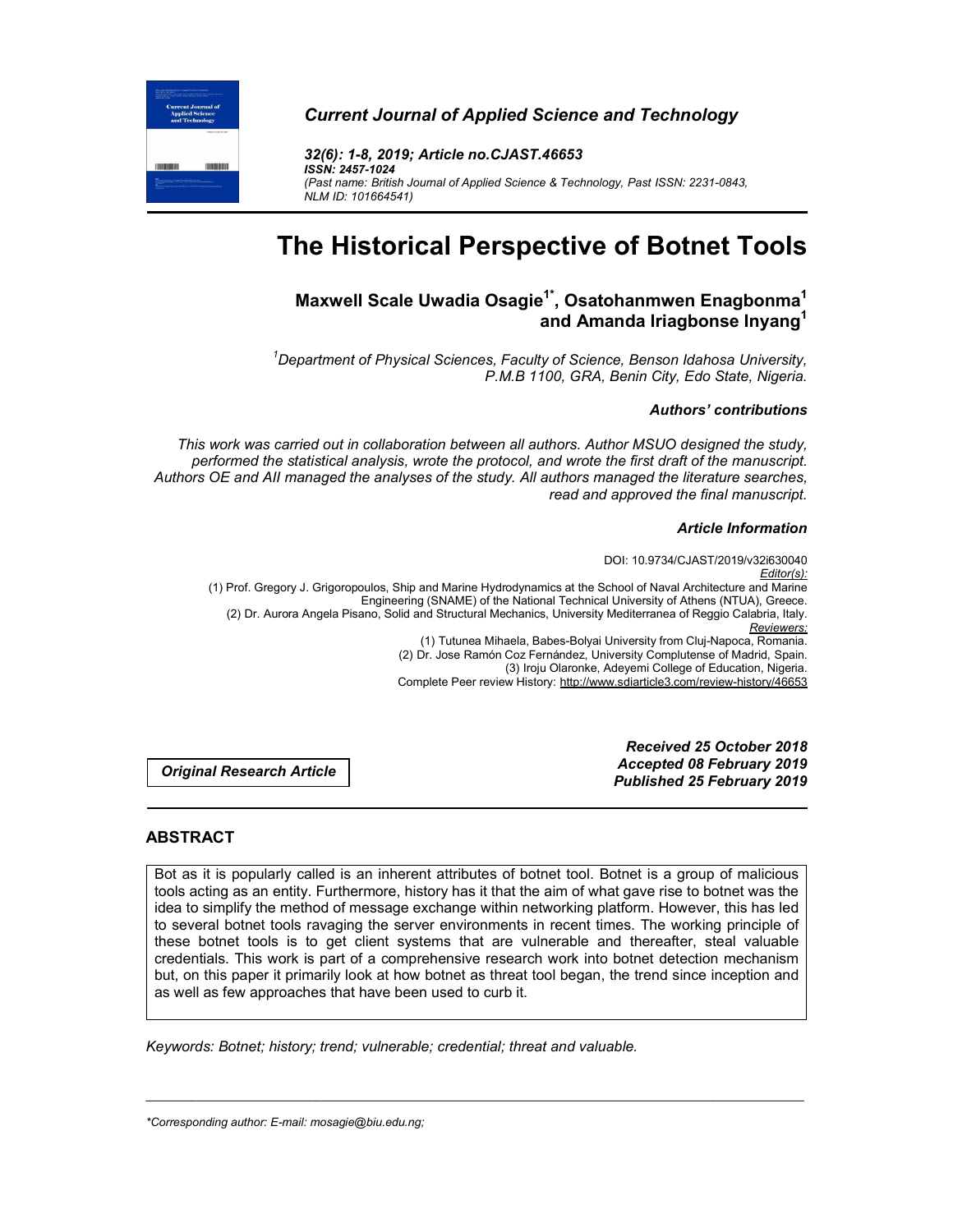# **1. INTRODUCTION**

Botnet as a threat has it inherent attributes to the traditional way of insecurity. Security traditionally is dynamic, every nation has tried and is still trying to ensure law and order prevail in the manner at which things are done. But, the divergent views in cultures and religion of a member state made insecurity not only a style but an act in human daily activity. In the traditional security which is the securing of humans from hazardous attack, it is currently being seen as an offspring of a modern day societal quest for power and its prevailing challenges are eating deeper by the day. Internet is a borderless network that allows different participants expression of interest which could be seen as legitimate to a particular country and view as crime in other countries. Irrespective of how this is seen, the fundamental problem of what crime represents is seen from the negative feedback on the generality of peace [1].

The Federal Networking Council (FRC) in October 1995 agreed that internet shall be defined as information system that is logically linked globally with a distinct address space that conform with the internet protocol (IP) or a subnet system that has ability to support communication with the transmission control protocol/internet protocol (TCP/IP) suits as well as an embedded platform of supporting and synchronizing segmented infrastructure. The purpose for this agreement was to guarantee access to information no matter where it is stalled. History has it that in 1960s, there was packet switching introduction, same 1960s ARPANET was developed which was directly sponsored by ARPA and having nodes such as SRI, UCLA UCSB, U.Utah. The TCP/IP came in to existence in the proposal of Cerf/Kahn in 1974 and in the year 1980 1PV4 was introduced to become ARPANET and as well accepted the TCP/IP suits. All these, metamorphose into internet becoming business/commercial entity in 1995 [2,3].

The commercial viability of internet since the transformation had made people embraced its sustainability. People sees internet as a commercial destination in 21<sup>st</sup> century. Hence, creating thousands of jobs and numerous opportunities to its end users as well as leading to diversification of the various computing components. This hitherto, has increased the

scope of the intended idea of the computer and internet landscape as well bringing about smooth running of the internet world. This brings onboard the legitimate job that further offers opportunities to the growing entrepreneurs who over the years have used this platform in creating wealth and rendering of community services. This era (internet surfing) saw the circumventing of the legitimate process and method. The criminal activity within the computing space has further paralyzed the trust that came with it at first introduction and they have succeeded compromising the trend associated with the internet.

This work is basically organized into 4 sections with section 3 having 2 subsections. Section 1 is the introduction. This section explained the botnet historical path background and all aspects that made internet user friendly. Section 2 is the review of the advent of botnet tools. Section 3 which is the botnet tools and its effect exposed the meaning of botnet by definition as well as the associated impact. Section 3.1 itemized the botnet tool evolution with the corresponding detection method used and Section 3.2 unveils the recent curbing mechanism of botnet tool as well as future expectations. The section 4 is the concluding part the work.

### **2. RELATED LITERTURES**

Botnet uses internet relay chat (IRC) protocol and it is a mechanism for communication online. Jarkko Oikarinen in 1988 developed IRC protocol in Finland. There was patronage in the late 80s through 90s in networking and data communication [2]. Jarkko Oikarinen an ICT expert from the University Oulu, Finland, created IRC to replace the MultiUser Talk (MUT) program on the University OULUBOX [2]. The idea of IRC has been compromised because hackers' sporadically and perpetually attack client computers using IRC protocol and server. The IRC is the stream for multiple clients' communication [2,4].

From the inception of creation, Internet relay chat (IRC) was used to connect different chat rooms with the basic idea of exchanging messages and following the robustness, it gained popularity. Though, still in use but recent trend in message exchange has made it metamorphous and this is due to protocol such as "I Seek You" (ICQ), Instant Messenger Protocol (AIM), and MSN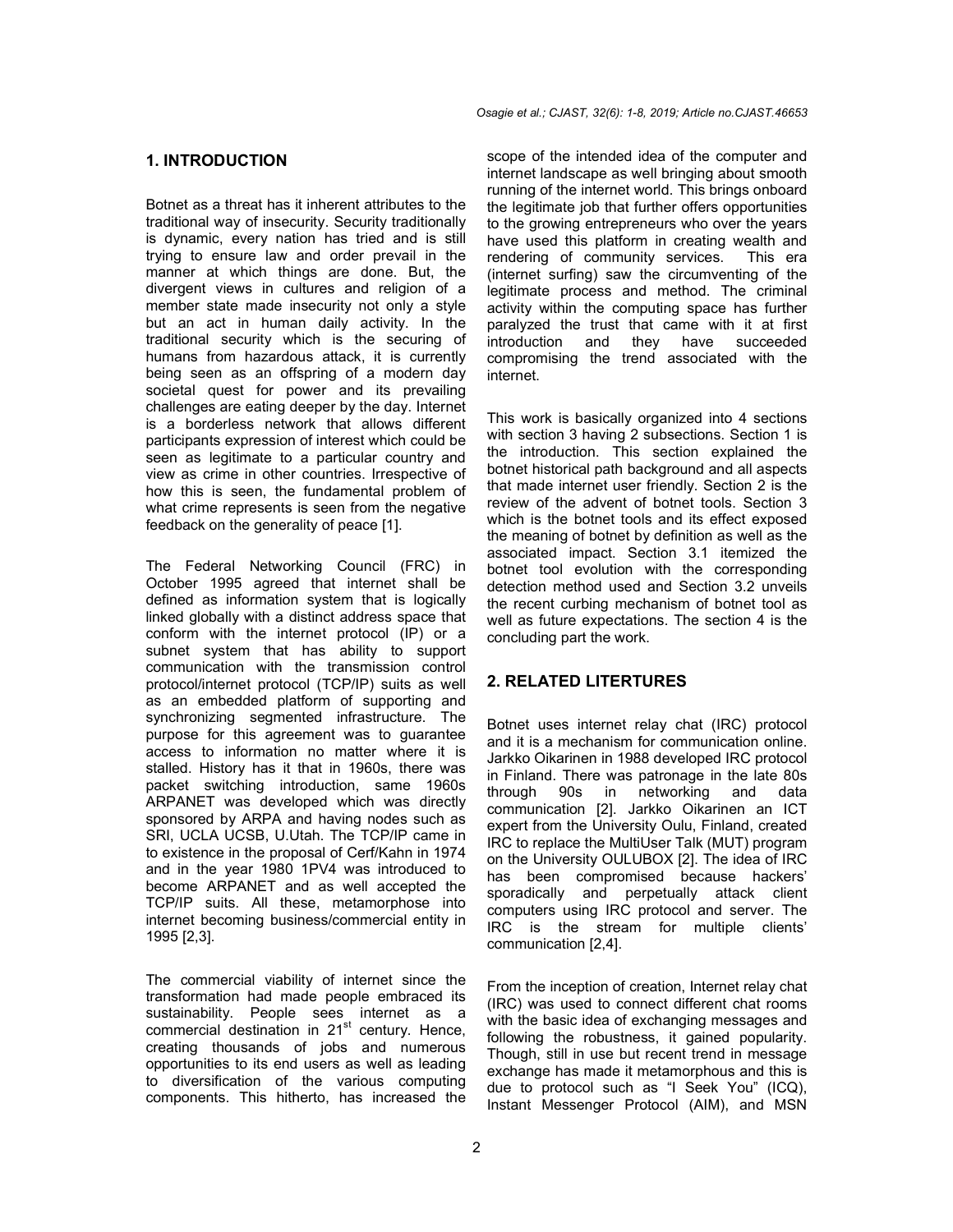messenger now being use in networking [4]. What made these protocols better is it orientated background in Open System for Communication in Real Time (OSCAR). Botnet tools scan systems with little security control (vulnerable systems) and a compromise server made it easier for clients systems to be bot thereby making the botmaster in control. The command and control channel remains the key strategy of a botnet tool and has the ability to execute over 200 commands at a time. Botnet as a trend in computing is a serious threat [2,4].

The internet relay chat (IRC) has revolutionized lately and this is traceable to rapid growth in information and communication technologies. The IRC technology has continued to receive robust network computing. ICT has also helped network criminals creates systematic approach in botnet and this is seen from the movement of bot from local to Peer2Peer then, the ubiquitous Hypertext Transfer Protocol (HTTP) and Spy eye [5,6,7,8]. The similarity to this evolution is the fact that they target a particular server that has multiple client computers [9]*.*

The idea behind bot-master method is to use botnet tool via server end in making client systems Zombies (bot) and makes the systems on the scale of command and control. The activity of a botnet tool within server or network can lead to service denial (DoS) by connected systems and using the affected server, it creates room for extracting useful information from the affected (zombie) systems [9,10]*.*

# **3. BOTNET TOOLS AND ITS EFFECT**

Before looking at botnet tools and the effect to client-server systems a distinctive clarity must be made between the 80s computing gadgets and the modern gadgets. Furthermore, botnet according to [11] is a pool of compromised host controlled by a bot-master. For clarity, botnet is a holistic group of threats acting as an entity on the will of the botmaster's command and control.

In a work published by [12] they reported that [11], on a report by CipherTrust that the propagation of botnet in either ways amount to 172,000 bots and later revealed that this is on a daily recruitment. From this statistic over 60 million new bots are released yearly.

Computing gadgets in recent times changed into miniature with large amount of memory and processing speed. Though, 80s shows a significant improvement from the then computing gadgets but could not be compare to modern computing gadgets. However, credit is given to 80s because the shift from  $4<sup>th</sup>$  to  $5<sup>th</sup>$  generation of computers started in this era. But, what has made today computing gadget more sophisticated is the nanotechnology driving approach.

# **3.1 The Evolution of Botnet Tool**

Since the introduction of botnet in late 80s and early 1990s it has experienced robust patronage in botmasters end and other well grounded hackers who specialized in the day to today running of networking infrastructure like clientserver systems. The idea behind IRC which led to problem within chat room for personal identification exploitations has become what the entire cyber world is battling to curb. The movement started as a simple IRC to numerous bots ravaging the landscape of networks today. The table below shows the classification of the evolution of botnet tool and how it has transform from just simple Eggdrop, a botnet tool kit in 1993 to the now more sophisticated IceIX in 2015.

The classification in Table 1 is the evolution of botnet tool from 1993 to 2013 as covered by [10]. 2014 and 2015 is deeply covered by Fig. 1. The table gave explicit outlook to the year the various botnets came into network domain and with detail insight to the proliferation within speculated period. The bots itemized in the table above have one similar goal and that is taking over networking environment through command and control execution. Another thing that seems similar is the navigation processes of all botnet in different architectures.

Eggdrop as shown in Table 1 was released in 1993 without a corresponding estimated of it penetration as reported by Wang (2003) but it was the gateway to other tools such as GTbot which was mIRC as published by Janssen 2011. Confick, Torpig, and NetBus were new dimension into the different spectrum of botnet as tool. The malwares or Trojan were shift from the popularly know IRC. Hackers found out that bot could gain access to server through other protocols and this mark the beginning of network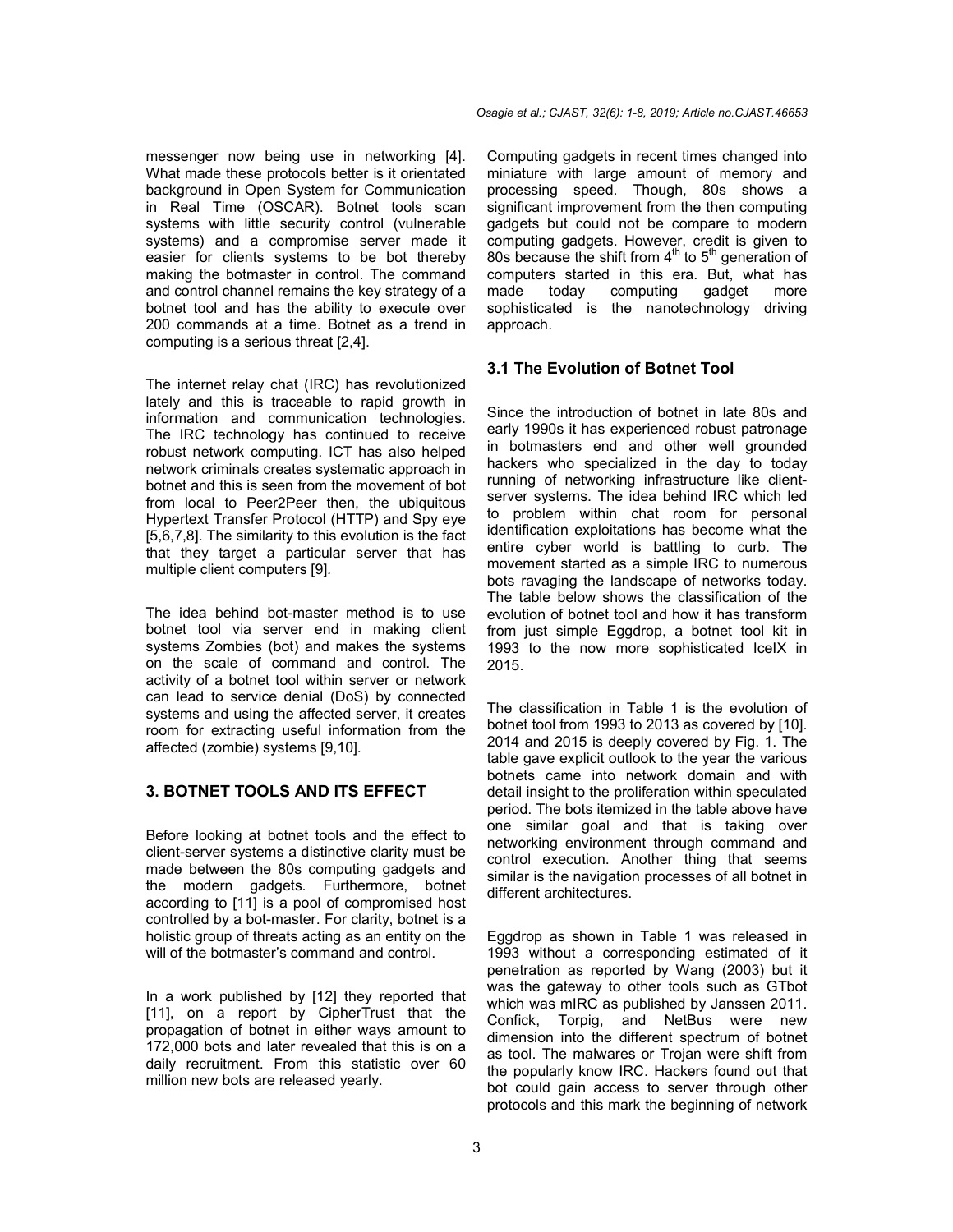exploration. The details as stated in Table 1 have references detailing when and how they were published and for clarification see the various reference point as itemized.

Fig. 1 is a secondary data chart unveiling the new set of bots from 2014 to 2015 as it is explicitly captured bellow. From the chart, it is understood that the deepest penetration of this banking bot are the Bugot with 2250, KING with 2150, Gozi with 3450, Dyre with 2058 etc. This statistical impart of botnet made available by Counter Terrorist Unit (CTU) researchers in 2016 has further exposed to the end users the improving activities of botmasters using different botnet tools.

This impact will continue because the botnet and the botmaster approach to invading networking platform and stealing valuables via vulnerable systems are yet to be solved. Another key issue with networking threats like botnet tools is that it requires little or no knowledge to operate. Some of this tool has not gain wider publication amongst researchers. The botmaster business within networking environment is as dangerous as Trojan. Research of greater magnitude have of recent times focus on how to cube this increasing and ever rising trend that has made networking environment dreadful [13,14,15,16].

## **3.2 The Botnet and Recent Curbing Mechanism**

Several mechanisms have been proposed to mitigating the risk posed by botnet tool [17]. 2018 saw a new fight back defensive mechanism called Encapsulated Detection Mechanism (EDM) [12]. is one of the most recent mechanisms design to detect and fight back botnet in a brutal force. The approach used by the EDM is an embedded structure of multiple dynamics of BSTORM algorithm and OutlieR model using One Dimensional Window Movement (ODWM) within the server network to identifying data that failed to conform to the behavioral pattern of the embedded data stream. 2018 also saw a related work, called BotDad techniques. The technique is design to identify DNS anomaly machine in an enterprise level so as to detect bot infected machine using DNS fingerprinting [18]. In 2016, [19] introduced a Bot-Meter: Charting DGA-Botnet Landscapes in Large Networks that scan through group activities within a network for possible bot. However, before the emergence of some sophisticated techniques as discussed above, several techniques as itemized in Table 1 have been used to curb botnet. The increase in the ravaging effect of botnet between 2007 and 2008 as published by Miller in 2008 was as a rising case of botnet tool called Rustock which was used in cracking down and gaining access to computers unauthorized. The malware was released in 2006 and with the intervention of the FBI a method called Operation Bot roast was introduced to help fish out the people behind the attack that was running into millions. However, the operation bot roast mainly focused its operation on IRC. For every other botnet tool itemized in the Table 1 there is a corresponding mechanism design to curb it as well as the publisher.



**Fig. 1. Prevalence of banking botnets in 2015 based on samples analyzed by CTU researchers [15]**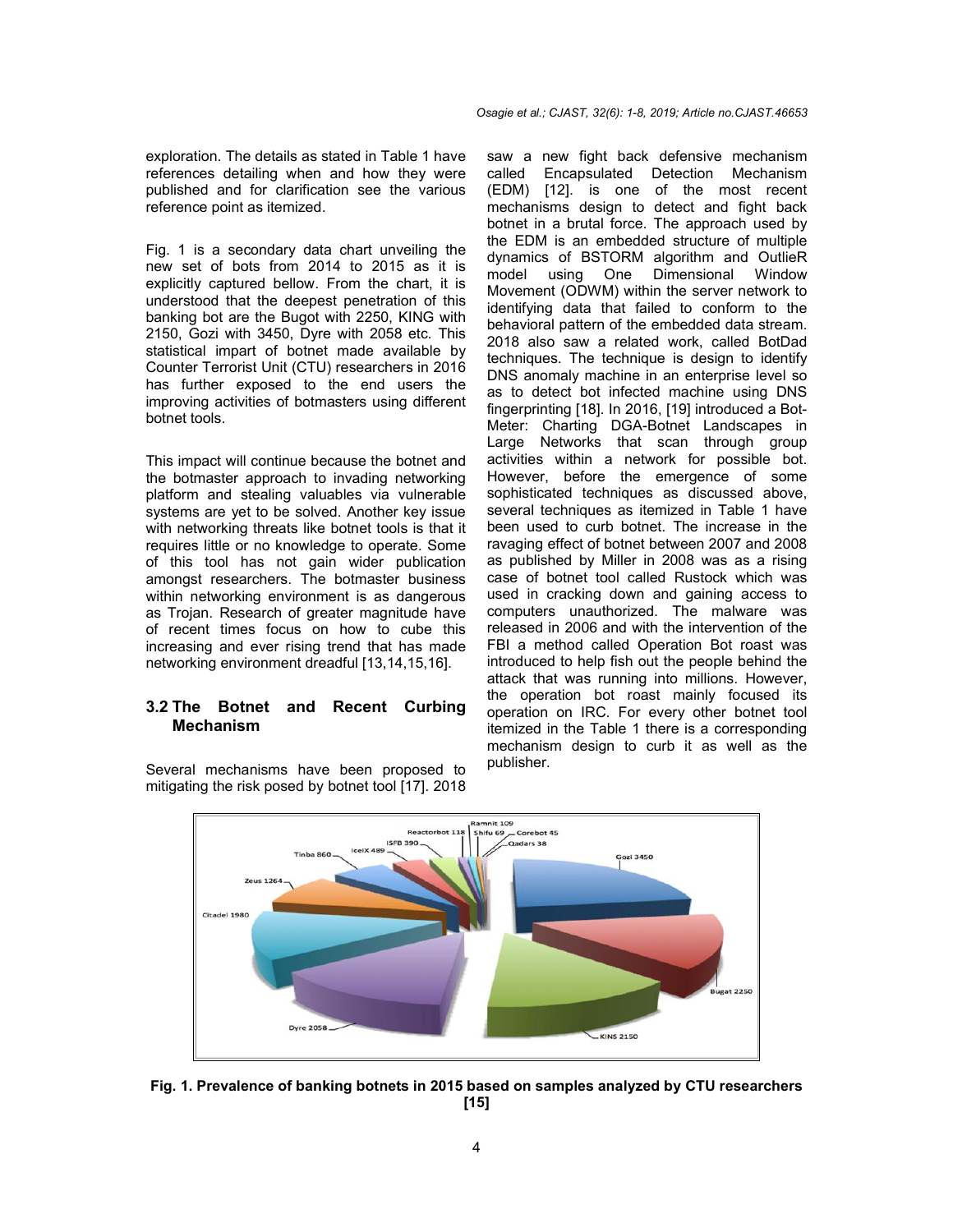| $\overline{Yr}$ | <b>Name</b>   | Number of     | Spam                    | <b>Aliases</b>            | <b>Detection</b>      | <b>Type</b>           | Reference                   |
|-----------------|---------------|---------------|-------------------------|---------------------------|-----------------------|-----------------------|-----------------------------|
|                 |               | estimated bot | capacity<br>(billion/d) |                           | Approach              |                       |                             |
| 1993            | Eggdrop       | --            |                         | Valis                     | --                    | <b>IRC</b>            | Wang (2003)                 |
| 1998            | <b>GTBot</b>  |               |                         | Aristotles                |                       | mIRC                  | Janssen (2011)              |
|                 | <b>NetBus</b> |               |                         | NetPrank                  | <b>AV Software</b>    | <b>HTTP</b>           | Wikipedia (1998)            |
| 1999            | !Α            | 1 Billion     |                         |                           |                       |                       | Wikipedia (2013b)           |
| 2002            | Sdbot/Rbbot   | $-$           |                         | <b>IRC-SDBot</b>          | Data mining, SVM      | <b>IRC</b>            | Sevcenco (2012)             |
|                 | Agobot        |               |                         | W32.HLLW.Gaobot,Gaobot    | Expert system         | <b>IRC</b>            | Podrezov (2013)             |
| 2003            | Spybot        |               | --                      |                           |                       | P <sub>2P</sub> , IRC | Schiller and Binkley (2007) |
|                 | Sinit         |               | --                      | Win32.Sinit, Troj/BDSinit | Network flow Analysis | P <sub>2</sub> P      | Wang et al. (2007)          |
| 2004            | <b>Bobax</b>  | 100,000       | 27                      |                           |                       |                       | Kassner (2003)              |
|                 | Bagle         | 230,000       | 5.7                     | Beagle, Mitglieder        | Symantec              | <b>SMTP</b>           | Symantic (2010)             |
| 2006            | Rustock       | 150 000       | 30                      | RKRustok, Costrat         | Operation b107        | <b>IRC</b>            | Miller (2008)               |
| 2007            | Akbot         | 1 300 000     | --                      |                           | Operation: bot roast  | <b>IRC</b>            | The H Security (2007)       |
|                 | Cutwail       | 1 500 000     | 74                      | Pandex, Mutant            |                       | <b>SMTP</b>           | Marry (2010)                |
|                 | Srizbi        | 450 000       | 60                      | Cbeplay, Exchanger        | Symantec              | <b>IRC</b>            | BBC (2008)                  |
|                 | Storm         | 160 000       | 3                       | Nuwar, Peacomm, Zhelatin  | Fast flux             | P <sub>2</sub> P      | Francia (2007)              |
| 2008            | Conficker     | 10 500000+    | 10                      | DownAndUp, Kido           | AV software           | HTTP/P2P              | Schmudlach (2009)           |
|                 | Mariposa      | 12 000 000    | --                      |                           | Manual                | <b>IRC/HTTP</b>       | McMillan (2010)             |
|                 | Sality        | 1 000 000     | --                      |                           | Manual                | P <sub>2</sub> P      | <b>Falliere (2011)</b>      |
|                 | Asprox        | 15 000        |                         | Sector, Kuku, Kookoo      | Symantec              | <b>HTTP</b>           | Goodin (2008)               |
|                 | Gumblar       | n/a           |                         | Danmec, Hydraflux         | Manual                | <b>HTTP</b>           | Mills (2009)                |
|                 | Waledac       | 80 000        | 1.5                     |                           | Kaspersky             | SMTP/P2P              | Goodin (2010)               |
|                 | Onewordsub    | 40 000        | 1.8                     | Waled, Waledpak N/A       |                       | <b>SMTP</b>           | Keizer (2008)               |
|                 | Xarvester     | 10 000        | 0.15                    | RIsloup, Pixoliz          | McAfee                | <b>SMTP</b>           | Symantic (2010)             |
|                 | Mega-D        | 509 000       | 10                      | Ozdok                     | Manual                | <b>HTTP</b>           | Warner (2010)               |
|                 | Torpig        | 180 000       | --                      | Sinowal, Anserin)         | <b>ESET</b>           | HTTP/IRC              | Miller (2009                |
|                 | <b>Bobax</b>  | 185 000,      | 9                       | Bobic, Oderoor, Cotmonger | Manual/ BitDefender   | <b>HTTP</b>           | Symantic (2010)             |
|                 | Lethic        | 260000        | 2                       | None                      | Symantec              | <b>IRC</b>            | Symantic (2010)             |
|                 | Kraken        | 495 000       | 9                       | Kracken                   | Scan IP addresses     | <b>IRC</b>            | Jackson (2008)              |
| 2009            | Maazben       | 50 000        | 0.5                     |                           |                       | <b>SMTP</b>           | Symantic (2010)             |
|                 | Grum          | 560 000       | 39.9                    | Tedroo                    | FireEye researchers   | <b>SMTP</b>           | Danchev (2009)              |

# **Table 1. Evolution of botnet tool**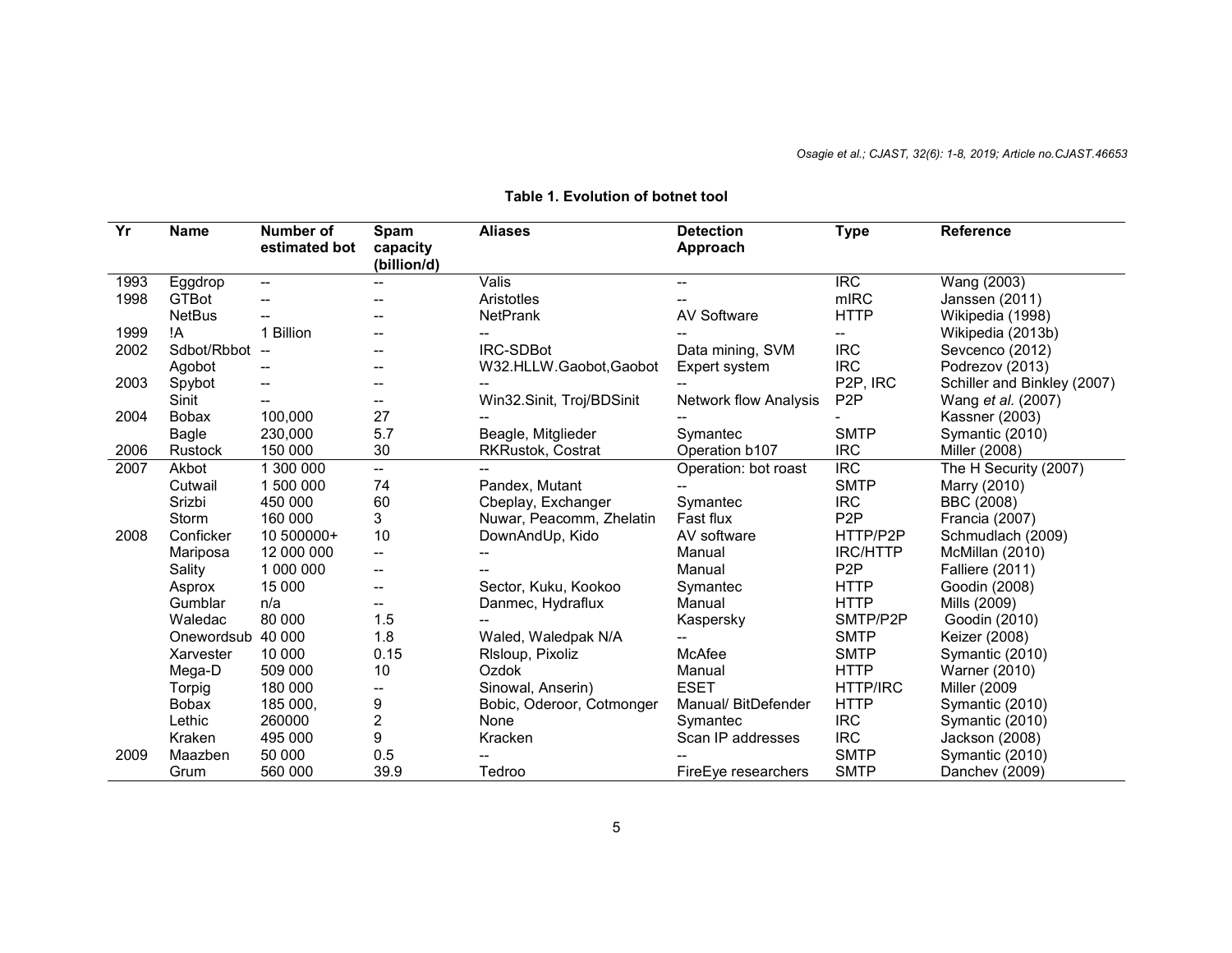*Osagie et al.; CJAST, 32(6): 1-8, 2019; Article no.CJAST.46653*

| Yr   | <b>Name</b>    | Number of<br>estimated bot | Spam<br>capacity<br>(billion/d) | <b>Aliases</b>         | <b>Detection</b><br>Approach | <b>Type</b>      | <b>Reference</b>  |
|------|----------------|----------------------------|---------------------------------|------------------------|------------------------------|------------------|-------------------|
|      | Festi          | n/a                        | 2.25                            | Spamnost               | <b>ESET</b>                  | SMTP/DoS         | Morrison (2012)   |
|      | BredoLab       | 30 000 000                 | 3.6                             | Oficla                 | Symantec                     | <b>HTTP/SMTP</b> | Crowfoot (2012)   |
|      | Donbot         | 125 000                    | 0.8                             | Bachsov                | Symantec                     | <b>HTTP</b>      | Stewart (2009)    |
|      | Wopla          | 20 000                     | 0.6                             | Pokier, Slogger,       | Manual/PC tools              | <b>HTTP</b>      | Keizer (2008)     |
|      | Zeus           | 3 600 000                  | n/a                             | Zbot, PRG, Wsnpoem     | --                           | --               | Messmer (2009)    |
| 2010 | Kelihos        | $300000+$                  | 4                               | <b>Hlux</b>            | Kaspersky                    | P <sub>2</sub> P | Stefan (2013)     |
|      | TDL4           | 4 500 000                  | n/a                             | <b>TDSS. Alureon</b>   | Kaspersky's TDSS<br>killer   | <b>IRC</b>       | Kespersky (2011)  |
|      | LowSec         | $11000+$                   | 0.5                             | LowSecurity, FreeMoney | Symantec                     | <b>HTTP</b>      | Symantic (2010)   |
|      | Gheg           | 30 000                     | 0.24                            | Tofsee, Mondera        | Manual                       | DoS.             | Symantic (2010)   |
| 2011 | Flashback      | 600 000                    | n/a                             | BacDoor.Flashback.39   | Java program                 | P <sub>2</sub> P | Musil (2012)      |
| 2012 | Chameleon      | 120 000                    | --                              | --                     | --                           | <b>HTTP</b>      | Spider (2013)     |
| 2013 | <b>Boatnet</b> | $500+$ server<br>computers | 0.01                            | <b>YOLOBotnet</b>      | --                           | $- -$            | Wikipedia (2013b) |

 $[10]$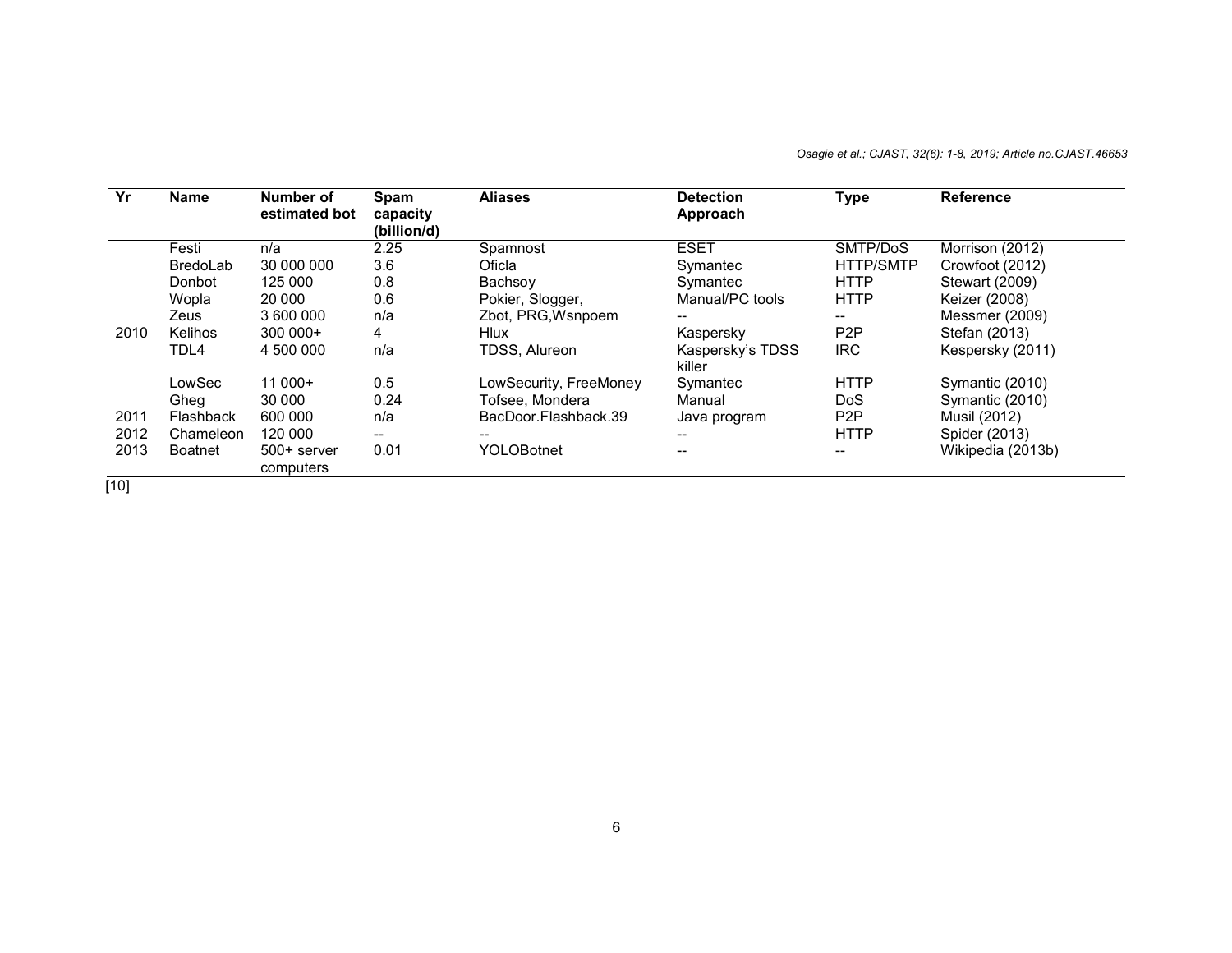# **4. CONCLUSION**

Botnet is not just a threat but a group of threats acting as an entity. The goal of the botnet is to make the activities of the network users uncoordinated and uncontrollable. Table 1 shows a transition from one botnet tool as well as the detection mechanisms designed to curbing it. However, crime and it possible solution is directly proportional because the activities created by criminals are the likely solution to stopping them if critically analyzed. As researchers continue to unveil the botnet trend and its mode of propagation within networking platforms the botmaster would continue to create different techniques meant to surpass the earlier botnet tool version used. The statistic as demonstrated by Table 1 and Fig. 1. is a clear indication of the botmaster guest for upgrade. The statistic shows a transition trend of almost a yearly improvement on different botnet tool. This paper has brought to the awareness of the general public the historical perspective of botnet tool, that is, how it began from the early stage to the recent times. Though, this is not the focus of this paper but a collaborative effort in cubing this trend with a hybrid mechanism such as EDM proposed by [12] as well as other mechanisms such as [18] will be a welcome development to putting a stop to the proliferation of botnet tool on a yearly basis.

## **COMPETING INTERESTS**

Authors have declared that no competing interests exist.

# **REFERENCES**

- 1. Citron DK. Minimum contacts in a borderless world: voice over internet protocol and the coming implosion of personal jurisdiction theory. UC Davis Law Review. 2006;39(4):2005-51.
- 2. Susan CH. Computer-mediated communication on the internet, Indiana University. Annual Review of Information Science and Technology; 2002.
- 3. Manos A, Brett S, Jeremy D, Kevin S, David D. Unveiling the latest variant of Pushdo Mv20: A case study on the new Pushdo-DGA. Damballa Inc.‡ Dell Secure Works CTU† Georgia Institute of Technology, GTISC\_ {manos, Jeremy.Demar,Kevin.Stevens}@damballa. com,bstonegross@secureworks.com,dago n@sudo.sh; 2013.
- 4. Robert E. Creation of internet relay chat nicknames and their usage in English Chatroom Discourse. Linguistik Online 2011;50:6/11. Available:http://www.robertecker.com/hp/re search/leet-converter.php (Accessed November 8, 2011)
- 5. Zhang J, Zulkernine M, Haque A. Random-forests-based network intrusion detection system. In: IEEE Transactions on Systems, Man, and Cybernetics. 2008; 38(5):649-659.
- 6. Hang J, Perdisci R, Lee W, Sarfraz U, Luo X. Detecting stealthy P2P botnets using statistical traffic fingerprints. In 2011 IEEE/IFIP 41st International Conference on Dependable Systems & Networks (DSN). 2011;121-132. IEEE.
- 7. Zhang C, Jiang J, Kamel M. Comparison of BPL and RBF network in intrusion detection system", In: Proceedings of the 9th International Conference on Rough Sets, Fuzzy Sets, Data Mining, and Granular Computing (RSFDGrC'03), 26– 29 May, Chongqing, China, volume 2639, Springer, Berlin/Heidelberg. 2003;466– 470.
- 8. Zhaosheng Z, Guohan L, Chen Y, Zhi J. F, Roberts P, Keesook H. Botnet research survey.  $32<sup>nd</sup>$  Annual IEEE International Computer Software and Applications Conference. 2008;967-972.
- 9. Bu Z, Bueno P, Kashyap R. The New Era of Botnets; 2010. Available:http://www.mcafee.com/in/ resources/white-papers/wp-new-era-ofbotnets.pdf
- 10. Ahmad K, Rosli BS, Muhammad S, Syed AAS. Botnet detection techniques: review, future trends, and issues. Irfan AWAN2, Nor Badrul ANUAR1. Computer Science and Information Technology, University of Malaya, Kuala Lumpur, Malaysia) E-mail: ahmadkarim@um.edu.my Received Aug. 31, 2013; Revision accepted Jan. 23, 2014; Crosschecked Oct. 15, 2014 Journal of Zhejiang University-SCIENCE C (Computers & Electronics) ISSN 1869- 1951 (Print); ISSN 1869-196X (Online) www.zju.edu.cn/jzus; 2014.
- 11. Choi H, Lee H, Lee H, Kim H. Botnet detection by monitoring group activities in DNS traffic. In Computer and Information Technology, 2007. CIT 2007. 7th IEEE